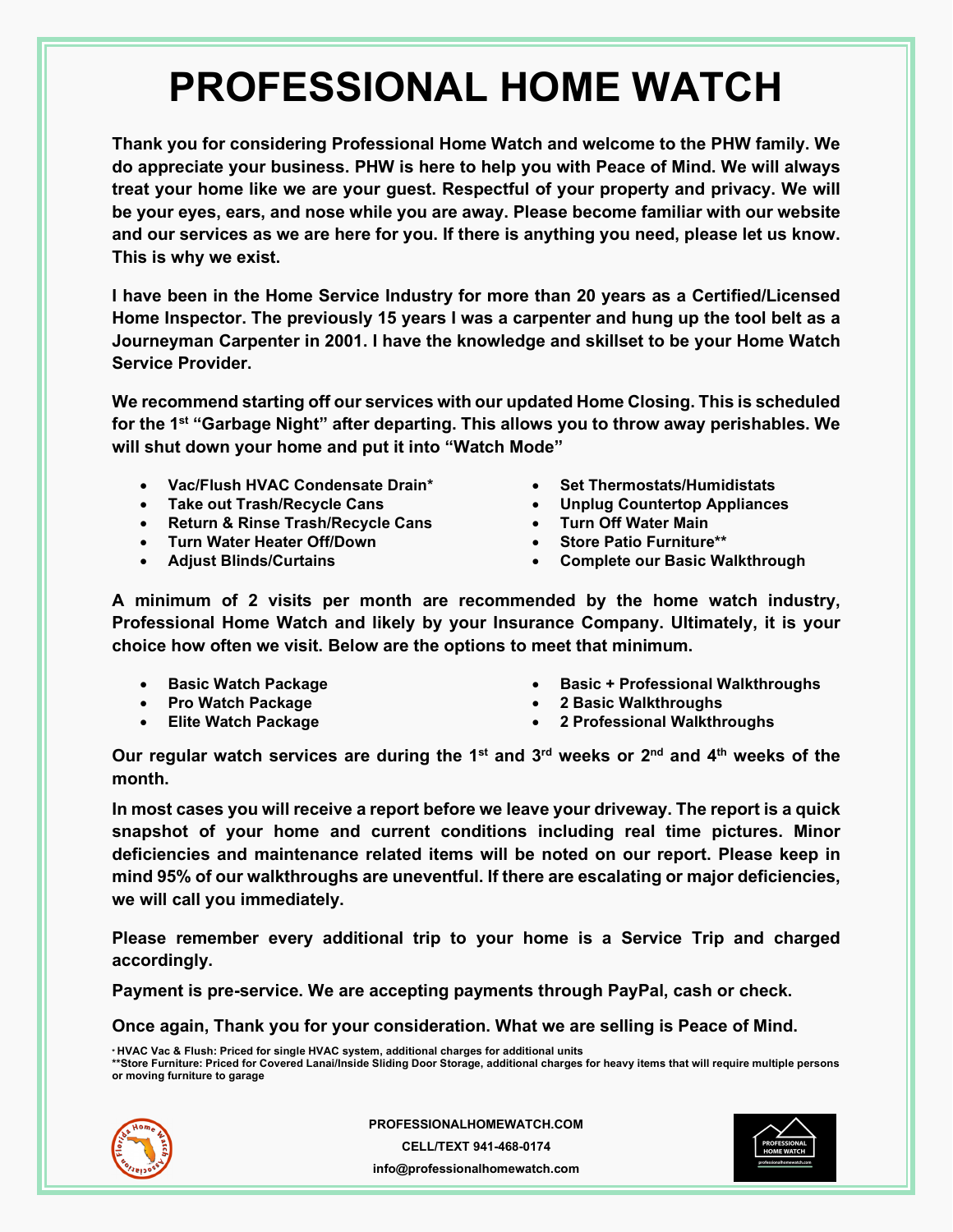## **Watch Service Details**

**Watch Services performed on 2nd and/or 4th full week of the Month**

#### **Basic Home Watch Walkthrough**

- **Check HVAC Condensate drainpipe**
- **Interior temperature check**
- **Interior humidity check**
- **Exterior damage check**
- **Interior leak check**
- **Check doors/windows for damage and security**
- **Check refrigerators/freezers**
- **Rodent/Insect check**
- **Pool/Spa water level check**

#### **Professional Home Watch Walkthrough**

- **Basic Home Watch Walkthrough +**
- **Turn water on to run plumbing fixtures.**
- **Flush and brush toilet**
- **Flush water heater to reduce odors**
- **Run disposer and lubricate**
- **Run dishwasher through rinse cycle**

**ELITE WATCH PAKAGE** 

 **4 Visits per Month 3 Basic Home Watch Walkthroughs 1 Professional Home Watch Walkthrough Vehicle Care at 1st &** 

**Plant Care at visits**

**3rd visit** 

 **Open and close unobstructed exterior doors and windows** 

### **BASE WATCH PACKAGE**

- **2 Visits per Month**
- **2 Basic Home Watch Walkthroughs**
- **Vehicle Care at visits**

### **PRO WATCH PACKAGE**

- **2 Visits per Month**
- **1 Basic Home Watch Walkthrough**
- **1 Professional Home Watch Walkthrough**
- **Vehicle Care at visits**

#### **Home Closing**

- **Vac, Flush & Treat Condensate Pipe**
- **Take Out Trash/Recycle Cans**
- **Return & Rinse Trash/Recycle Cans**
- **Turn Water Heater Off/Down**
- **Adjust Blinds/Curtains**
- **Set Thermostats/Humidistats**
- **Unplug Countertop Appliances**
- **Turn Off Water Main**
- **Store patio furniture\***
- **Complete Our Basic Walkthrough**

### **Watch Package Referral Program**

#### **GET UP TO 50% Off**

**When you choose to be a Watch Package Customer and Refer Neighbors\* that become Watch Package customers we will take 10% off your Watch Package per neighbor for as long as that neighbor is a Watch Package customer. Neighbor must live within the same Community or Building.** 



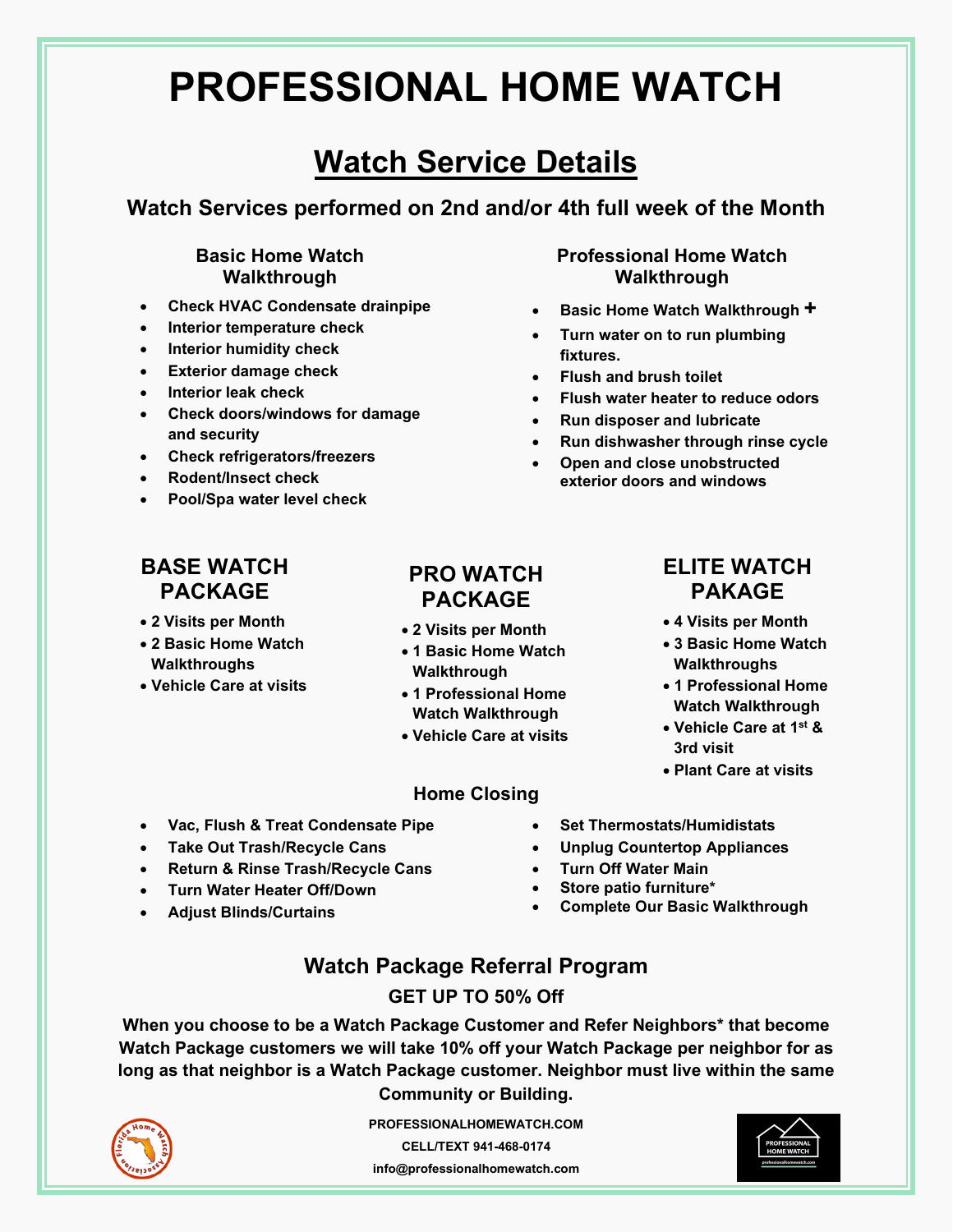## **Additional Service Details**

#### **Door Opening / Key Holder Service**

- **Unlock doors for visitors**
- **Unlock doors for contractors for work/estimate**
- **Hourly rates apply**
- **Move delivered packages inside**
- **Mail/Package receiving or forwarding**
- **Whatever you need, we will try and make it happen**

#### **Emergency Visits**

- **Within the 1 hour visit \$250**
- **Within 4 hours visit \$150**
- **Within 12 hours visit \$75**
- **Within 24 hours visit \$35**

#### **Annual Home Maintenance Evaluation**

- **Roof & Attic Inspection**
- **Exterior & Exterior Inspection**
- **Walkthrough with owner to identify any immediate repairs to prevent future or further damages.**

#### **Home Opening (Owner/Guest)**

- **Turn water on**
- **Complete our Professional Walkthrough**
- **Flush pipes and water heater**
- **Set Thermostats/Humidistat**
- **Turn on icemaker**
- **Take out patio furniture**
- **Take out grill**

#### **Vehicle / Cart Care**

- **Start and idle vehicle during Professional Walkthrough**
- **Short drive "around the block" during Basic Walkthrough**
- **Charge cart batteries monthly**

#### **Insurance Reports**

- **Provide Wind Mitigation Inspection and Report**
- **Provide 4 Point Insurance Inspection and Report**

#### **Home Safety Inspection**

- **Is your home as safe as it should be? Is it as safe as it could be?**
- **Our PHW Safety Checklist was designed to reduce home safety hazards. Falls, fires, security, and much more.**
- **PHW will provide you the checklist for updates and we will rate your home with our Home Safety Rating**

**Please click the "PHW Client Information Form" link in our email. Complete the information form so we will get your home on our schedule to help offer you a little Peace of Mind while you are away.**